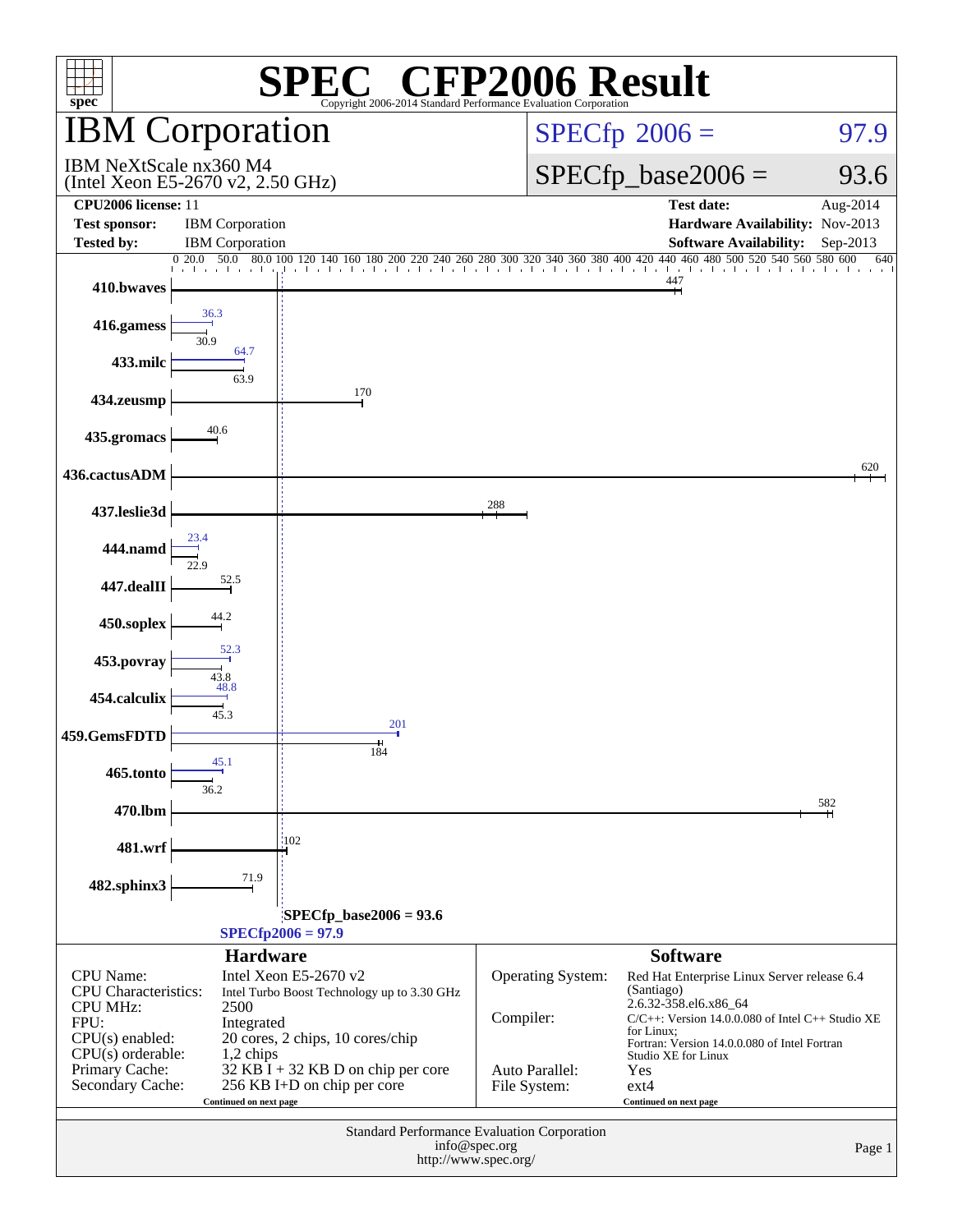

## IBM Corporation

#### IBM NeXtScale nx360 M4

(Intel Xeon E5-2670 v2, 2.50 GHz)

#### $SPECTp2006 = 97.9$

### $SPECTp\_base2006 = 93.6$

| <b>CPU2006 license: 11</b>                                                 |                                                                                                                                        |                                                                                    | <b>Test date:</b><br>Aug- $2014$                           |
|----------------------------------------------------------------------------|----------------------------------------------------------------------------------------------------------------------------------------|------------------------------------------------------------------------------------|------------------------------------------------------------|
| <b>Test sponsor:</b>                                                       | <b>IBM</b> Corporation                                                                                                                 | Hardware Availability: Nov-2013                                                    |                                                            |
| <b>Tested by:</b>                                                          | <b>IBM</b> Corporation                                                                                                                 |                                                                                    | <b>Software Availability:</b><br>$Sep-2013$                |
| L3 Cache:<br>Other Cache:<br>Memory:<br>Disk Subsystem:<br>Other Hardware: | $25 \text{ MB I+D}$ on chip per chip<br>None<br>128 GB (8 x 16 GB 2Rx4 PC3-14900R-13, ECC)<br>2 x 250 GB SATA, 7200RPM, RAID 0<br>None | <b>System State:</b><br><b>Base Pointers:</b><br>Peak Pointers:<br>Other Software: | Run level 3 (multi-user)<br>64-bit<br>$32/64$ -bit<br>None |

| <b>Results Table</b>   |                                                                                                          |              |                |       |                |       |                |              |                |              |                |              |
|------------------------|----------------------------------------------------------------------------------------------------------|--------------|----------------|-------|----------------|-------|----------------|--------------|----------------|--------------|----------------|--------------|
|                        | <b>Base</b>                                                                                              |              |                |       | <b>Peak</b>    |       |                |              |                |              |                |              |
| <b>Benchmark</b>       | <b>Seconds</b>                                                                                           | <b>Ratio</b> | <b>Seconds</b> | Ratio | <b>Seconds</b> | Ratio | <b>Seconds</b> | <b>Ratio</b> | <b>Seconds</b> | <b>Ratio</b> | <b>Seconds</b> | <b>Ratio</b> |
| 410.bwayes             | 30.4                                                                                                     | 447          | 30.4           | 447   | 30.0           | 453   | 30.4           | 447          | 30.4           | 447          | 30.0           | 453          |
| $416$ .gamess          | 633                                                                                                      | 30.9         | 634            | 30.9  | 633            | 30.9  | 539            | 36.3         | 539            | 36.3         | 540            | 36.3         |
| $433$ .milc            | 144                                                                                                      | 63.9         | 144            | 63.9  | 143            | 64.0  | 142            | 64.7         | 142            | 64.6         | 142            | 64.8         |
| 434.zeusmp             | 53.6                                                                                                     | 170          | 53.8           | 169   | 53.6           | 170   | 53.6           | 170          | 53.8           | 169          | 53.6           | 170          |
| $435.$ gromacs         | 176                                                                                                      | 40.6         | 176            | 40.6  | 176            | 40.6  | 176            | 40.6         | 176            | 40.6         | 176            | 40.6         |
| 436.cactusADM          | 19.3                                                                                                     | 620          | 18.9           | 633   | 19.7           | 606   | 19.3           | 620          | 18.9           | 633          | 19.7           | 606          |
| 437.leslie3d           | 29.8                                                                                                     | 315          | 34.0           | 276   | 32.6           | 288   | 29.8           | 315          | 34.0           | 276          | 32.6           | <u>288</u>   |
| 444.namd               | 350                                                                                                      | 22.9         | 350            | 22.9  | 350            | 22.9  | 343            | 23.4         | 343            | 23.4         | 343            | 23.4         |
| $ 447 \text{.}$ dealII | 219                                                                                                      | 52.3         | 218            | 52.5  | 218            | 52.5  | 219            | 52.3         | 218            | 52.5         | 218            | 52.5         |
| $450$ .soplex          | 189                                                                                                      | 44.2         | 188            | 44.3  | 189            | 44.2  | 189            | 44.2         | 188            | 44.3         | 189            | 44.2         |
| $453$ .povray          | 120                                                                                                      | 44.2         | 122            | 43.7  | 121            | 43.8  | 103            | 51.6         | 102            | 52.3         | 102            | 52.3         |
| $ 454$ .calculix       | 182                                                                                                      | 45.4         | 182            | 45.3  | 182            | 45.3  | 168            | 49.0         | 169            | 48.8         | 169            | 48.8         |
| 459.GemsFDTD           | 56.9                                                                                                     | 187          | 57.9           | 183   | 57.7           | 184   | 52.8           | 201          | 52.6           | 202          | 53.0           | 200          |
| $465$ .tonto           | 272                                                                                                      | 36.2         | 271            | 36.3  | 272            | 36.2  | 219            | 44.9         | 217            | 45.3         | 218            | 45.1         |
| 470.1bm                | 24.6                                                                                                     | 558          | 23.6           | 582   | 23.4           | 587   | 24.6           | 558          | 23.6           | 582          | 23.4           | 587          |
| $ 481$ .wrf            | 109                                                                                                      | 102          | 110            | 102   | 109            | 102   | 109            | <b>102</b>   | 110            | 102          | 109            | 102          |
| $482$ .sphinx $3$      | 271                                                                                                      | 71.9         | 270            | 72.1  | 271            | 71.9  | 271            | 71.9         | 270            | 72.1         | 271            | 71.9         |
|                        | Results appear in the order in which they were run. Bold underlined text indicates a median measurement. |              |                |       |                |       |                |              |                |              |                |              |

#### **[Operating System Notes](http://www.spec.org/auto/cpu2006/Docs/result-fields.html#OperatingSystemNotes)**

 Stack size set to unlimited using "ulimit -s unlimited" Zone reclaim mode enabled with: echo 1 > /proc/sys/vm/zone\_reclaim\_mode Intel Idle Driver disabled with the following Linux kernel parameter in /etc/grub.conf: intel\_idle.max\_cstate=0

#### **[Platform Notes](http://www.spec.org/auto/cpu2006/Docs/result-fields.html#PlatformNotes)**

 BIOS setting: Operating Mode set to Maximum Performance Hyper-Threading set to Disable Sysinfo program /home/SPECcpu-20140116-ic14.0/config/sysinfo.rev6818 \$Rev: 6818 \$ \$Date:: 2012-07-17 #\$ e86d102572650a6e4d596a3cee98f191 running on nx360M4 Sun Aug 24 07:28:49 2014 Continued on next page

> Standard Performance Evaluation Corporation [info@spec.org](mailto:info@spec.org) <http://www.spec.org/>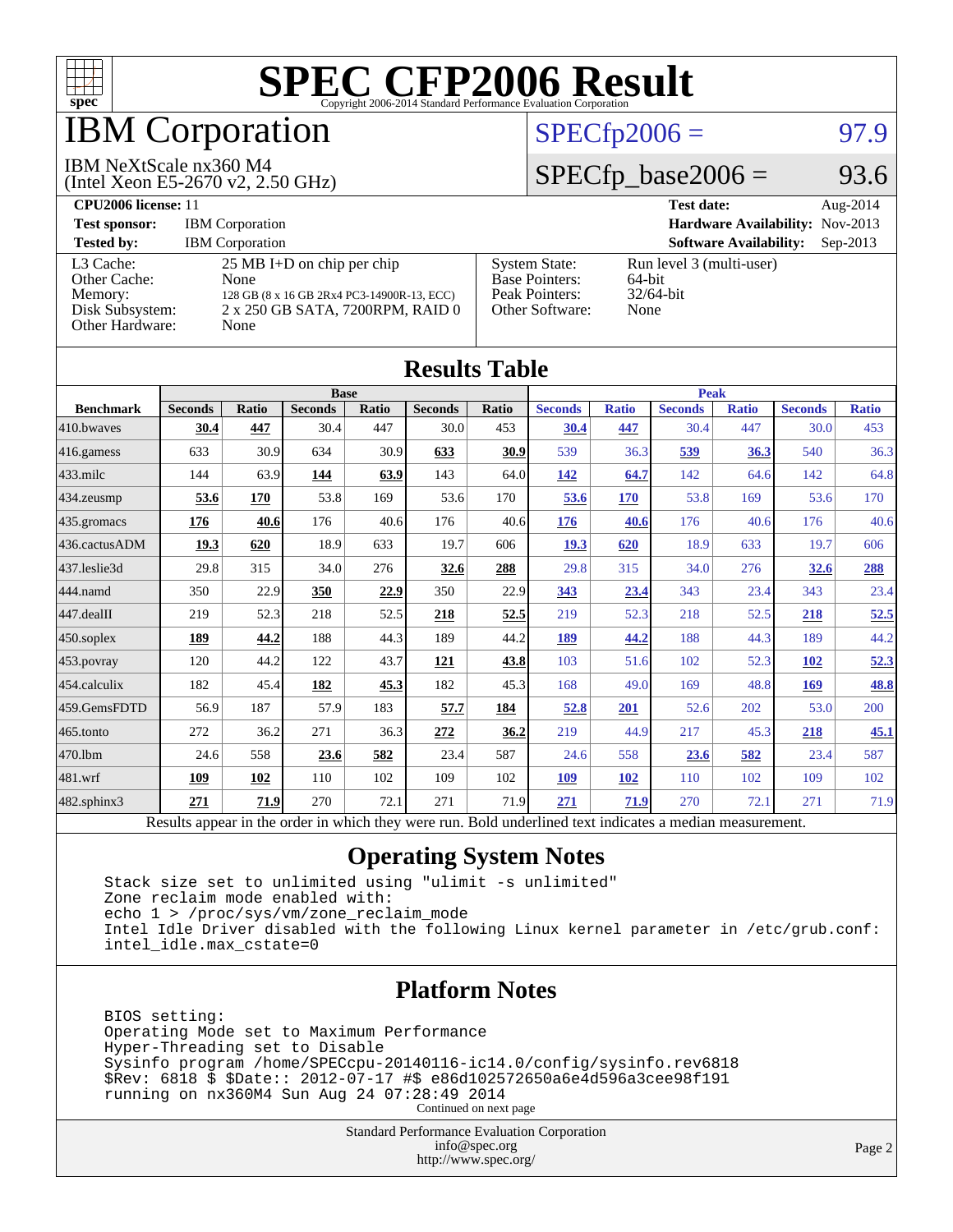

IBM Corporation

 $SPECTp2006 = 97.9$ 

(Intel Xeon E5-2670 v2, 2.50 GHz) IBM NeXtScale nx360 M4

 $SPECTp\_base2006 = 93.6$ 

**[Test sponsor:](http://www.spec.org/auto/cpu2006/Docs/result-fields.html#Testsponsor)** IBM Corporation **[Hardware Availability:](http://www.spec.org/auto/cpu2006/Docs/result-fields.html#HardwareAvailability)** Nov-2013 **[Tested by:](http://www.spec.org/auto/cpu2006/Docs/result-fields.html#Testedby)** IBM Corporation **[Software Availability:](http://www.spec.org/auto/cpu2006/Docs/result-fields.html#SoftwareAvailability)** Sep-2013

**[CPU2006 license:](http://www.spec.org/auto/cpu2006/Docs/result-fields.html#CPU2006license)** 11 **[Test date:](http://www.spec.org/auto/cpu2006/Docs/result-fields.html#Testdate)** Aug-2014

#### **[Platform Notes \(Continued\)](http://www.spec.org/auto/cpu2006/Docs/result-fields.html#PlatformNotes)**

 This section contains SUT (System Under Test) info as seen by some common utilities. To remove or add to this section, see: <http://www.spec.org/cpu2006/Docs/config.html#sysinfo> From /proc/cpuinfo model name : Intel $(R)$  Xeon $(R)$  CPU E5-2670 v2 @ 2.50GHz 2 "physical id"s (chips) 20 "processors" cores, siblings (Caution: counting these is hw and system dependent. The following excerpts from /proc/cpuinfo might not be reliable. Use with caution.) cpu cores : 10 siblings : 10 physical 0: cores 0 1 2 3 4 8 9 10 11 12 physical 1: cores 0 1 2 3 4 8 9 10 11 12 cache size : 25600 KB From /proc/meminfo<br>MemTotal: 132089624 kB HugePages\_Total: 0<br>Hugepagesize: 2048 kB Hugepagesize: /usr/bin/lsb\_release -d Red Hat Enterprise Linux Server release 6.4 (Santiago) From /etc/\*release\* /etc/\*version\* redhat-release: Red Hat Enterprise Linux Server release 6.4 (Santiago) system-release: Red Hat Enterprise Linux Server release 6.4 (Santiago) system-release-cpe: cpe:/o:redhat:enterprise\_linux:6server:ga:server uname -a: Linux nx360M4 2.6.32-358.el6.x86\_64 #1 SMP Tue Jan 29 11:47:41 EST 2013 x86\_64 x86\_64 x86\_64 GNU/Linux run-level 3 Aug 23 14:25 SPEC is set to: /home/SPECcpu-20140116-ic14.0 Size Used Avail Use% Mounted on /dev/mapper/vg\_nx360m4-lv\_home ext4 403G 13G 370G 4% /home Additional information from dmidecode: BIOS IBM -[FHE107NUS-1.20]- 06/03/2014 Memory: 8x Samsung M393B2G70QH0-CMA 16 GB 1867 MHz 2 rank (End of data from sysinfo program)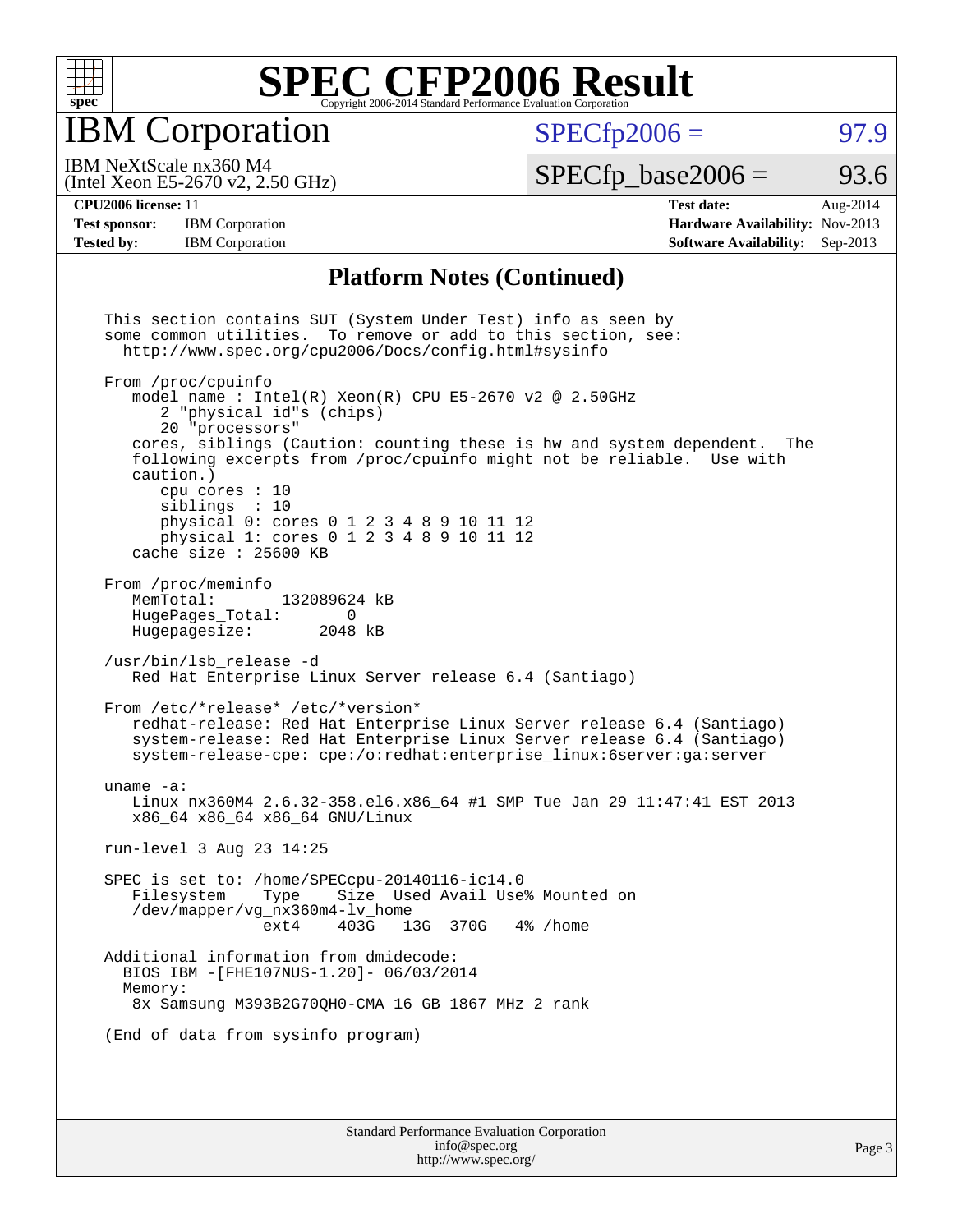

## IBM Corporation

 $SPECTp2006 = 97.9$ 

(Intel Xeon E5-2670 v2, 2.50 GHz) IBM NeXtScale nx360 M4

 $SPECfp\_base2006 = 93.6$ 

**[Test sponsor:](http://www.spec.org/auto/cpu2006/Docs/result-fields.html#Testsponsor)** IBM Corporation **[Hardware Availability:](http://www.spec.org/auto/cpu2006/Docs/result-fields.html#HardwareAvailability)** Nov-2013

**[CPU2006 license:](http://www.spec.org/auto/cpu2006/Docs/result-fields.html#CPU2006license)** 11 **[Test date:](http://www.spec.org/auto/cpu2006/Docs/result-fields.html#Testdate)** Aug-2014 **[Tested by:](http://www.spec.org/auto/cpu2006/Docs/result-fields.html#Testedby)** IBM Corporation **[Software Availability:](http://www.spec.org/auto/cpu2006/Docs/result-fields.html#SoftwareAvailability)** Sep-2013

#### **[General Notes](http://www.spec.org/auto/cpu2006/Docs/result-fields.html#GeneralNotes)**

Environment variables set by runspec before the start of the run: KMP AFFINITY = "granularity=fine, compact,  $0,1$ " LD\_LIBRARY\_PATH = "/home/SPECcpu-20140116-ic14.0/libs/32:/home/SPECcpu-20140116-ic14.0/libs/64:/home/SPECcpu-20140116-ic14.0/sh" OMP\_NUM\_THREADS = "20"

 Binaries compiled on a system with 1x Core i7-860 CPU + 8GB memory using RedHat EL 6.4 Transparent Huge Pages enabled with: echo always > /sys/kernel/mm/redhat\_transparent\_hugepage/enabled runspec command invoked through numactl i.e.: numactl --interleave=all runspec <etc>

**[Base Compiler Invocation](http://www.spec.org/auto/cpu2006/Docs/result-fields.html#BaseCompilerInvocation)**

[C benchmarks](http://www.spec.org/auto/cpu2006/Docs/result-fields.html#Cbenchmarks):  $\text{icc}$   $-\text{m64}$ 

[C++ benchmarks:](http://www.spec.org/auto/cpu2006/Docs/result-fields.html#CXXbenchmarks) [icpc -m64](http://www.spec.org/cpu2006/results/res2014q3/cpu2006-20140824-31005.flags.html#user_CXXbase_intel_icpc_64bit_bedb90c1146cab66620883ef4f41a67e)

[Fortran benchmarks](http://www.spec.org/auto/cpu2006/Docs/result-fields.html#Fortranbenchmarks): [ifort -m64](http://www.spec.org/cpu2006/results/res2014q3/cpu2006-20140824-31005.flags.html#user_FCbase_intel_ifort_64bit_ee9d0fb25645d0210d97eb0527dcc06e)

[Benchmarks using both Fortran and C](http://www.spec.org/auto/cpu2006/Docs/result-fields.html#BenchmarksusingbothFortranandC): [icc -m64](http://www.spec.org/cpu2006/results/res2014q3/cpu2006-20140824-31005.flags.html#user_CC_FCbase_intel_icc_64bit_0b7121f5ab7cfabee23d88897260401c) [ifort -m64](http://www.spec.org/cpu2006/results/res2014q3/cpu2006-20140824-31005.flags.html#user_CC_FCbase_intel_ifort_64bit_ee9d0fb25645d0210d97eb0527dcc06e)

### **[Base Portability Flags](http://www.spec.org/auto/cpu2006/Docs/result-fields.html#BasePortabilityFlags)**

| 410.bwaves: -DSPEC CPU LP64                 |                                                                |
|---------------------------------------------|----------------------------------------------------------------|
| 416.gamess: -DSPEC_CPU_LP64                 |                                                                |
| 433.milc: -DSPEC CPU LP64                   |                                                                |
| 434.zeusmp: - DSPEC_CPU_LP64                |                                                                |
| 435.gromacs: -DSPEC_CPU_LP64 -nofor_main    |                                                                |
| 436.cactusADM: -DSPEC CPU LP64 -nofor main  |                                                                |
| 437.leslie3d: -DSPEC CPU LP64               |                                                                |
| 444.namd: -DSPEC CPU LP64                   |                                                                |
| 447.dealII: -DSPEC CPU LP64                 |                                                                |
| 450.soplex: -DSPEC_CPU_LP64                 |                                                                |
| 453.povray: -DSPEC_CPU_LP64                 |                                                                |
| 454.calculix: - DSPEC CPU LP64 - nofor main |                                                                |
| 459.GemsFDTD: - DSPEC_CPU LP64              |                                                                |
| 465.tonto: -DSPEC CPU LP64                  |                                                                |
| 470.1bm: - DSPEC CPU LP64                   |                                                                |
|                                             | 481.wrf: -DSPEC CPU_LP64 -DSPEC_CPU_CASE_FLAG -DSPEC_CPU_LINUX |
| 482.sphinx3: -DSPEC CPU LP64                |                                                                |
|                                             |                                                                |

| <b>Standard Performance Evaluation Corporation</b> |
|----------------------------------------------------|
| info@spec.org                                      |
| http://www.spec.org/                               |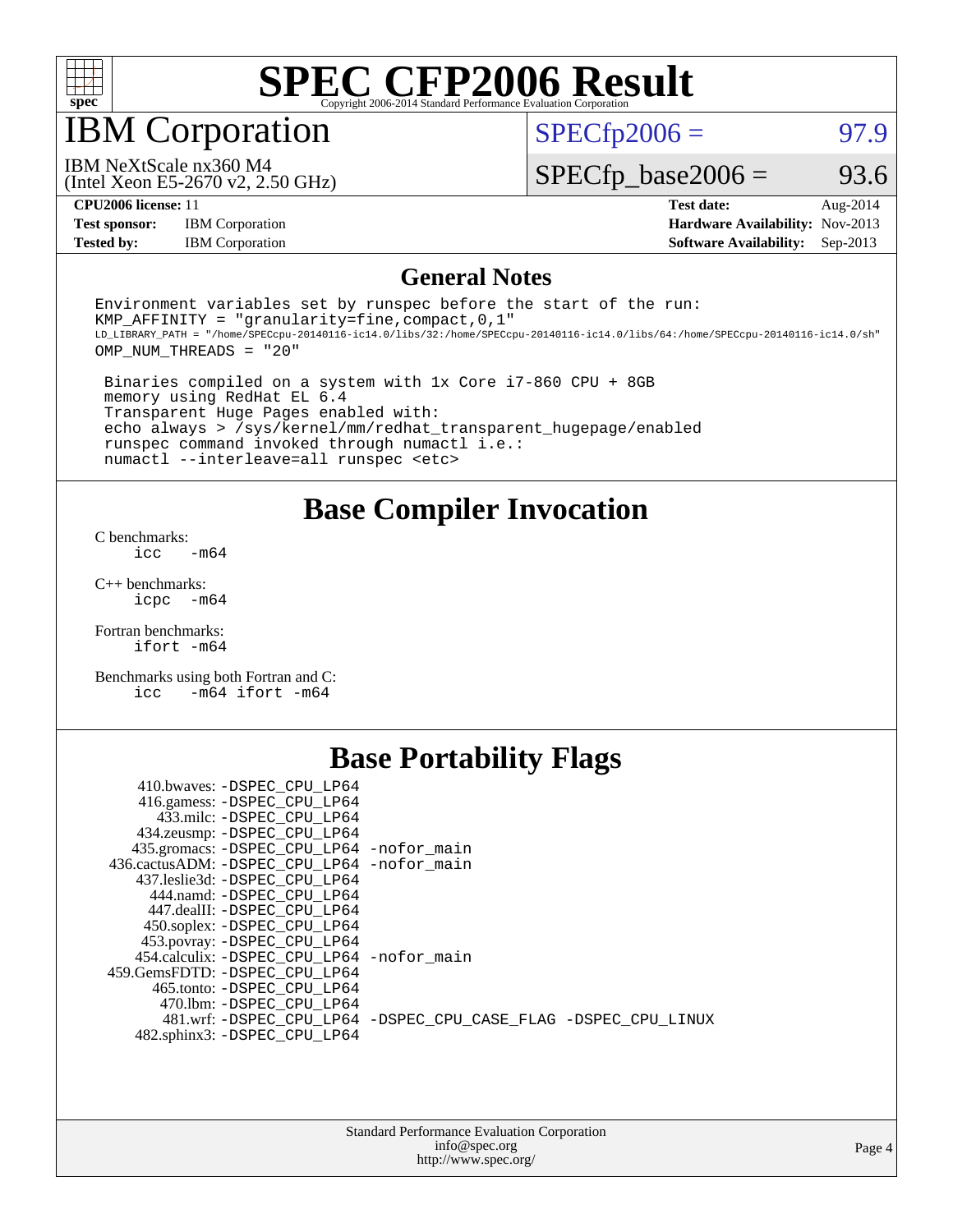

### IBM Corporation

 $SPECTp2006 = 97.9$ 

(Intel Xeon E5-2670 v2, 2.50 GHz) IBM NeXtScale nx360 M4

 $SPECTp\_base2006 = 93.6$ 

**[Test sponsor:](http://www.spec.org/auto/cpu2006/Docs/result-fields.html#Testsponsor)** IBM Corporation **[Hardware Availability:](http://www.spec.org/auto/cpu2006/Docs/result-fields.html#HardwareAvailability)** Nov-2013

**[CPU2006 license:](http://www.spec.org/auto/cpu2006/Docs/result-fields.html#CPU2006license)** 11 **[Test date:](http://www.spec.org/auto/cpu2006/Docs/result-fields.html#Testdate)** Aug-2014 **[Tested by:](http://www.spec.org/auto/cpu2006/Docs/result-fields.html#Testedby)** IBM Corporation **[Software Availability:](http://www.spec.org/auto/cpu2006/Docs/result-fields.html#SoftwareAvailability)** Sep-2013

### **[Base Optimization Flags](http://www.spec.org/auto/cpu2006/Docs/result-fields.html#BaseOptimizationFlags)**

[C benchmarks](http://www.spec.org/auto/cpu2006/Docs/result-fields.html#Cbenchmarks): [-xAVX](http://www.spec.org/cpu2006/results/res2014q3/cpu2006-20140824-31005.flags.html#user_CCbase_f-xAVX) [-ipo](http://www.spec.org/cpu2006/results/res2014q3/cpu2006-20140824-31005.flags.html#user_CCbase_f-ipo) [-O3](http://www.spec.org/cpu2006/results/res2014q3/cpu2006-20140824-31005.flags.html#user_CCbase_f-O3) [-no-prec-div](http://www.spec.org/cpu2006/results/res2014q3/cpu2006-20140824-31005.flags.html#user_CCbase_f-no-prec-div) [-parallel](http://www.spec.org/cpu2006/results/res2014q3/cpu2006-20140824-31005.flags.html#user_CCbase_f-parallel) [-opt-prefetch](http://www.spec.org/cpu2006/results/res2014q3/cpu2006-20140824-31005.flags.html#user_CCbase_f-opt-prefetch) [-ansi-alias](http://www.spec.org/cpu2006/results/res2014q3/cpu2006-20140824-31005.flags.html#user_CCbase_f-ansi-alias) [C++ benchmarks:](http://www.spec.org/auto/cpu2006/Docs/result-fields.html#CXXbenchmarks)

[-xAVX](http://www.spec.org/cpu2006/results/res2014q3/cpu2006-20140824-31005.flags.html#user_CXXbase_f-xAVX) [-ipo](http://www.spec.org/cpu2006/results/res2014q3/cpu2006-20140824-31005.flags.html#user_CXXbase_f-ipo) [-O3](http://www.spec.org/cpu2006/results/res2014q3/cpu2006-20140824-31005.flags.html#user_CXXbase_f-O3) [-no-prec-div](http://www.spec.org/cpu2006/results/res2014q3/cpu2006-20140824-31005.flags.html#user_CXXbase_f-no-prec-div) [-opt-prefetch](http://www.spec.org/cpu2006/results/res2014q3/cpu2006-20140824-31005.flags.html#user_CXXbase_f-opt-prefetch) [-ansi-alias](http://www.spec.org/cpu2006/results/res2014q3/cpu2006-20140824-31005.flags.html#user_CXXbase_f-ansi-alias)

[Fortran benchmarks](http://www.spec.org/auto/cpu2006/Docs/result-fields.html#Fortranbenchmarks): [-xAVX](http://www.spec.org/cpu2006/results/res2014q3/cpu2006-20140824-31005.flags.html#user_FCbase_f-xAVX) [-ipo](http://www.spec.org/cpu2006/results/res2014q3/cpu2006-20140824-31005.flags.html#user_FCbase_f-ipo) [-O3](http://www.spec.org/cpu2006/results/res2014q3/cpu2006-20140824-31005.flags.html#user_FCbase_f-O3) [-no-prec-div](http://www.spec.org/cpu2006/results/res2014q3/cpu2006-20140824-31005.flags.html#user_FCbase_f-no-prec-div) [-parallel](http://www.spec.org/cpu2006/results/res2014q3/cpu2006-20140824-31005.flags.html#user_FCbase_f-parallel) [-opt-prefetch](http://www.spec.org/cpu2006/results/res2014q3/cpu2006-20140824-31005.flags.html#user_FCbase_f-opt-prefetch)

[Benchmarks using both Fortran and C](http://www.spec.org/auto/cpu2006/Docs/result-fields.html#BenchmarksusingbothFortranandC): [-xAVX](http://www.spec.org/cpu2006/results/res2014q3/cpu2006-20140824-31005.flags.html#user_CC_FCbase_f-xAVX) [-ipo](http://www.spec.org/cpu2006/results/res2014q3/cpu2006-20140824-31005.flags.html#user_CC_FCbase_f-ipo) [-O3](http://www.spec.org/cpu2006/results/res2014q3/cpu2006-20140824-31005.flags.html#user_CC_FCbase_f-O3) [-no-prec-div](http://www.spec.org/cpu2006/results/res2014q3/cpu2006-20140824-31005.flags.html#user_CC_FCbase_f-no-prec-div) [-parallel](http://www.spec.org/cpu2006/results/res2014q3/cpu2006-20140824-31005.flags.html#user_CC_FCbase_f-parallel) [-opt-prefetch](http://www.spec.org/cpu2006/results/res2014q3/cpu2006-20140824-31005.flags.html#user_CC_FCbase_f-opt-prefetch) [-ansi-alias](http://www.spec.org/cpu2006/results/res2014q3/cpu2006-20140824-31005.flags.html#user_CC_FCbase_f-ansi-alias)

### **[Peak Compiler Invocation](http://www.spec.org/auto/cpu2006/Docs/result-fields.html#PeakCompilerInvocation)**

[C benchmarks](http://www.spec.org/auto/cpu2006/Docs/result-fields.html#Cbenchmarks):  $-m64$ 

[C++ benchmarks:](http://www.spec.org/auto/cpu2006/Docs/result-fields.html#CXXbenchmarks) [icpc -m64](http://www.spec.org/cpu2006/results/res2014q3/cpu2006-20140824-31005.flags.html#user_CXXpeak_intel_icpc_64bit_bedb90c1146cab66620883ef4f41a67e)

[Fortran benchmarks](http://www.spec.org/auto/cpu2006/Docs/result-fields.html#Fortranbenchmarks): [ifort -m64](http://www.spec.org/cpu2006/results/res2014q3/cpu2006-20140824-31005.flags.html#user_FCpeak_intel_ifort_64bit_ee9d0fb25645d0210d97eb0527dcc06e)

[Benchmarks using both Fortran and C](http://www.spec.org/auto/cpu2006/Docs/result-fields.html#BenchmarksusingbothFortranandC): [icc -m64](http://www.spec.org/cpu2006/results/res2014q3/cpu2006-20140824-31005.flags.html#user_CC_FCpeak_intel_icc_64bit_0b7121f5ab7cfabee23d88897260401c) [ifort -m64](http://www.spec.org/cpu2006/results/res2014q3/cpu2006-20140824-31005.flags.html#user_CC_FCpeak_intel_ifort_64bit_ee9d0fb25645d0210d97eb0527dcc06e)

### **[Peak Portability Flags](http://www.spec.org/auto/cpu2006/Docs/result-fields.html#PeakPortabilityFlags)**

Same as Base Portability Flags

## **[Peak Optimization Flags](http://www.spec.org/auto/cpu2006/Docs/result-fields.html#PeakOptimizationFlags)**

[C benchmarks](http://www.spec.org/auto/cpu2006/Docs/result-fields.html#Cbenchmarks):

 433.milc: [-xAVX](http://www.spec.org/cpu2006/results/res2014q3/cpu2006-20140824-31005.flags.html#user_peakPASS2_CFLAGSPASS2_LDFLAGS433_milc_f-xAVX)(pass 2) [-prof-gen](http://www.spec.org/cpu2006/results/res2014q3/cpu2006-20140824-31005.flags.html#user_peakPASS1_CFLAGSPASS1_LDFLAGS433_milc_prof_gen_e43856698f6ca7b7e442dfd80e94a8fc)(pass 1) [-ipo](http://www.spec.org/cpu2006/results/res2014q3/cpu2006-20140824-31005.flags.html#user_peakPASS2_CFLAGSPASS2_LDFLAGS433_milc_f-ipo)(pass 2) [-O3](http://www.spec.org/cpu2006/results/res2014q3/cpu2006-20140824-31005.flags.html#user_peakPASS2_CFLAGSPASS2_LDFLAGS433_milc_f-O3)(pass 2) [-no-prec-div](http://www.spec.org/cpu2006/results/res2014q3/cpu2006-20140824-31005.flags.html#user_peakPASS2_CFLAGSPASS2_LDFLAGS433_milc_f-no-prec-div)(pass 2) [-prof-use](http://www.spec.org/cpu2006/results/res2014q3/cpu2006-20140824-31005.flags.html#user_peakPASS2_CFLAGSPASS2_LDFLAGS433_milc_prof_use_bccf7792157ff70d64e32fe3e1250b55)(pass 2) [-auto-ilp32](http://www.spec.org/cpu2006/results/res2014q3/cpu2006-20140824-31005.flags.html#user_peakCOPTIMIZE433_milc_f-auto-ilp32) [-ansi-alias](http://www.spec.org/cpu2006/results/res2014q3/cpu2006-20140824-31005.flags.html#user_peakCOPTIMIZE433_milc_f-ansi-alias)

 $470$ .lbm: basepeak = yes

482.sphinx3: basepeak = yes

[C++ benchmarks:](http://www.spec.org/auto/cpu2006/Docs/result-fields.html#CXXbenchmarks)

Continued on next page

Standard Performance Evaluation Corporation [info@spec.org](mailto:info@spec.org) <http://www.spec.org/>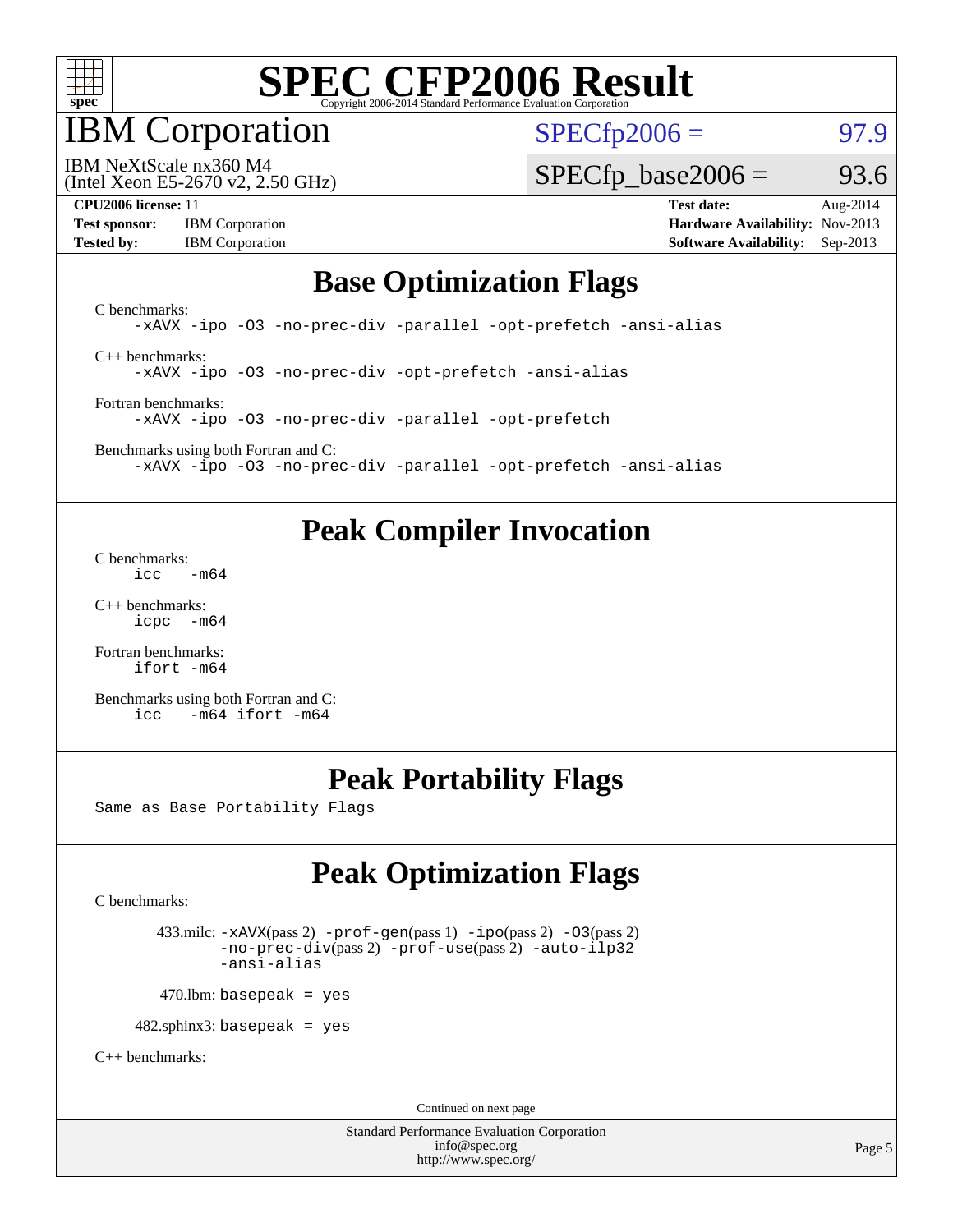

IBM Corporation

 $SPECfp2006 = 97.9$  $SPECfp2006 = 97.9$ 

(Intel Xeon E5-2670 v2, 2.50 GHz) IBM NeXtScale nx360 M4

 $SPECTp\_base2006 = 93.6$ 

**[CPU2006 license:](http://www.spec.org/auto/cpu2006/Docs/result-fields.html#CPU2006license)** 11 **[Test date:](http://www.spec.org/auto/cpu2006/Docs/result-fields.html#Testdate)** Aug-2014 **[Test sponsor:](http://www.spec.org/auto/cpu2006/Docs/result-fields.html#Testsponsor)** IBM Corporation **[Hardware Availability:](http://www.spec.org/auto/cpu2006/Docs/result-fields.html#HardwareAvailability)** Nov-2013 **[Tested by:](http://www.spec.org/auto/cpu2006/Docs/result-fields.html#Testedby)** IBM Corporation **[Software Availability:](http://www.spec.org/auto/cpu2006/Docs/result-fields.html#SoftwareAvailability)** Sep-2013

## **[Peak Optimization Flags \(Continued\)](http://www.spec.org/auto/cpu2006/Docs/result-fields.html#PeakOptimizationFlags)**

| Standard Performance Evaluation Corporation<br>info@spec.org                                                                                                                                                                      | Page 6 |
|-----------------------------------------------------------------------------------------------------------------------------------------------------------------------------------------------------------------------------------|--------|
|                                                                                                                                                                                                                                   |        |
| You can also download the XML flags sources by saving the following links:<br>http://www.spec.org/cpu2006/flags/Intel-ic14.0-official-linux64.20140128.xml<br>http://www.spec.org/cpu2006/flags/IBM-Platform-Flags-V1.2-IVB-B.xml |        |
| The flags files that were used to format this result can be browsed at<br>http://www.spec.org/cpu2006/flags/Intel-ic14.0-official-linux64.20140128.html<br>http://www.spec.org/cpu2006/flags/IBM-Platform-Flags-V1.2-IVB-B.html   |        |
| $481.wrf$ : basepeak = yes                                                                                                                                                                                                        |        |
| 454.calculix: -xAVX -ipo -03 -no-prec-div -auto-ilp32 -ansi-alias                                                                                                                                                                 |        |
| $436.cactusADM:basepeak = yes$                                                                                                                                                                                                    |        |
| $435.gromacs: basepeak = yes$                                                                                                                                                                                                     |        |
| Benchmarks using both Fortran and C:                                                                                                                                                                                              |        |
| $465$ .tonto: $-x$ AVX(pass 2) $-prof-gen(pass 1) -ipo(pass 2) -03(pass 2)$<br>-no-prec-div(pass 2) -prof-use(pass 2) -inline-calloc<br>-opt-malloc-options=3 -auto -unroll4                                                      |        |
| $459.GemsFDTD: -xAVX(pass 2) -prof-gen(pass 1) -ipo(pass 2) -O3(pass 2)$<br>-no-prec-div(pass 2) -prof-use(pass 2) -unroll2<br>-inline-level=0 -opt-prefetch -parallel                                                            |        |
| $437$ .leslie3d: basepeak = yes                                                                                                                                                                                                   |        |
| $434$ .zeusmp: basepeak = yes                                                                                                                                                                                                     |        |
| 416.gamess: $-x$ AVX(pass 2) $-prof-gen(pass 1) -ipo(pass 2) -O3(pass 2)$<br>-no-prec-div(pass 2) -prof-use(pass 2) -unroll2<br>-inline-level=0 -scalar-rep-                                                                      |        |
| 410.bwaves: basepeak = $yes$                                                                                                                                                                                                      |        |
| Fortran benchmarks:                                                                                                                                                                                                               |        |
| $453.$ povray: $-xAVX(pass 2)$ -prof-gen $(pass 1)$ -ipo $(pass 2)$ -03 $(pass 2)$<br>-no-prec-div(pass 2) -prof-use(pass 2) -unroll4 -ansi-alias                                                                                 |        |
| $450$ .soplex: basepeak = yes                                                                                                                                                                                                     |        |
| $447$ .dealII: basepeak = yes                                                                                                                                                                                                     |        |
| 444.namd: -xAVX(pass 2) -prof-gen(pass 1) -ipo(pass 2) -03(pass 2)<br>$-no\text{-}prec\text{-}div(pass 2)$ -prof-use(pass 2) -fno-alias<br>-auto-ilp32                                                                            |        |

<http://www.spec.org/>